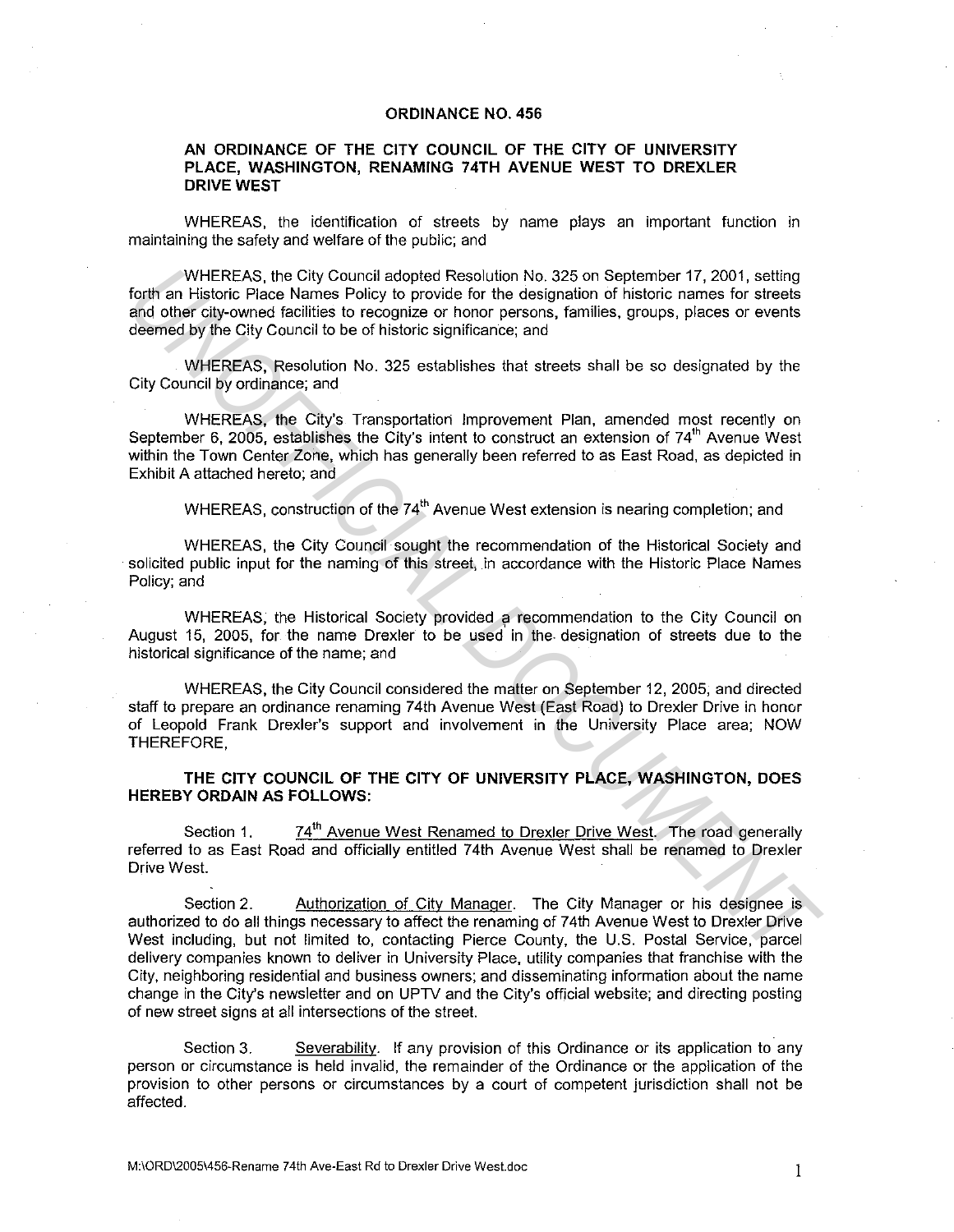Section 4. Publication and Effective Date. A summary of this Ordinance consisting of its title shall be published in the official newspaper of the City. This Ordinance shall be effective five (5) days after its publication.

**PASSED BY THE CITY COUNCIL ON THE 7TH DAY OF NOVEMBER 2005.** 

**ATTEST:** 

**APPROVED AS TO FORM:** 

ATTEST:<br>
SERIES CHARACTER CONTRACTES AND CONTRACTES ON CONTRACTES APPROVED AS TO FORM:<br>
APPROVED AS TO FORM:<br>
University Date: 119105<br>
Effective Date: 119105<br>
Effective Date: 1191405

**Published: Effective Date:**  **11/9/05 11/14/05** 

**M:\ORD\2005\456-Rename 74th Ave-East Rd to Drexler Drive West.doc** 2